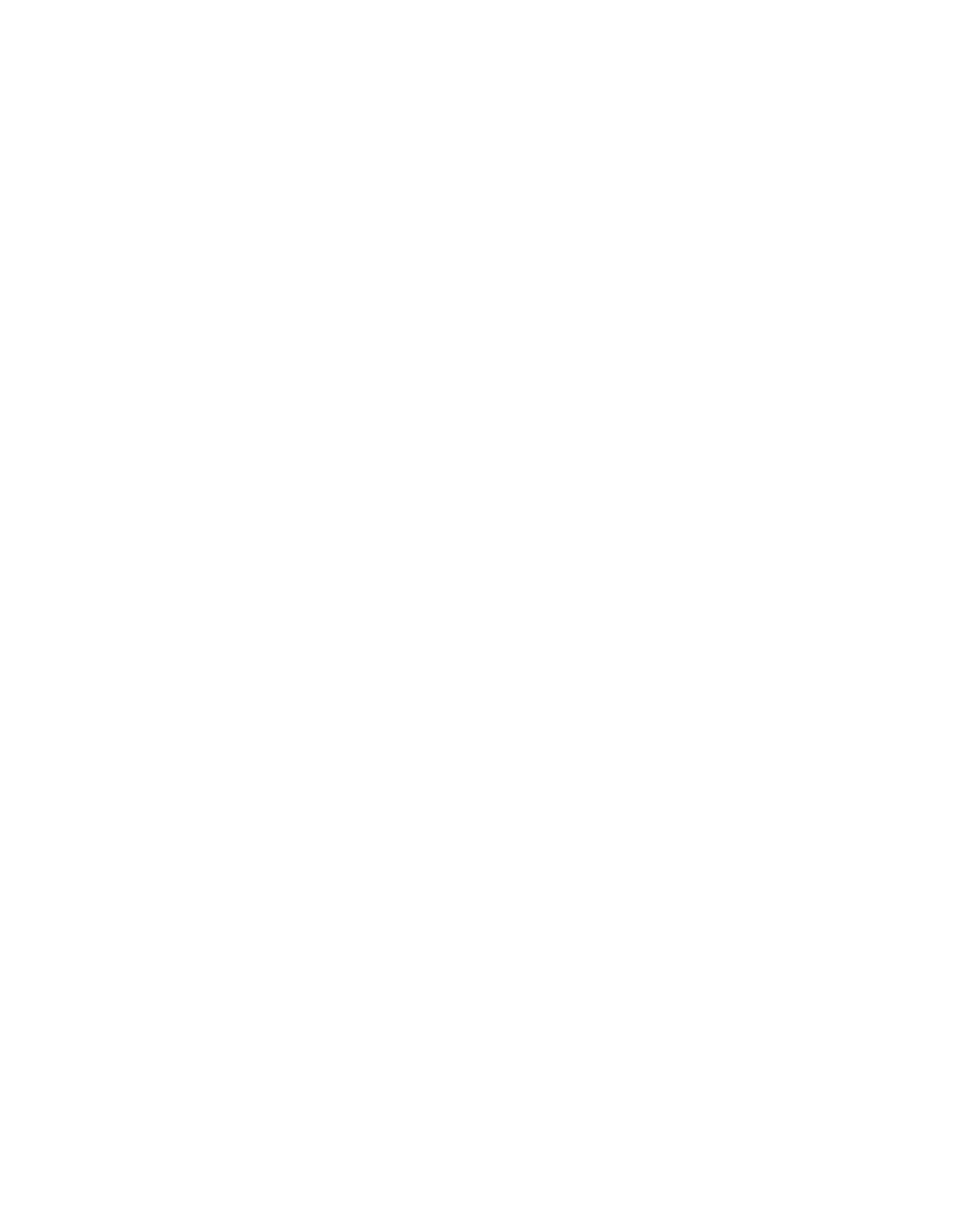

### **Malfunction Indications and Countermeasures**

#### **1. Manual reset inoperative malfunctions**

| <b>INDICATION</b> | <b>CONTENT</b>                               | <b>POSSIBLE CAUSE</b>                                                              | <b>COUNTERMEASURE</b>                                                                  |  |
|-------------------|----------------------------------------------|------------------------------------------------------------------------------------|----------------------------------------------------------------------------------------|--|
| <b>CPF</b>        | Program error                                | Outside noise interference                                                         | Place a RC surge absorber in<br>parallel with the noise<br>generating magnetic contact |  |
| <b>EPR</b>        | <b>EEPROM</b> error                          | <b>EEPROM</b> defective                                                            | Replace EEPROM                                                                         |  |
| OV                | Voltage too<br>high while not<br>operating   | 1. Power source voltage too<br>high.<br>2. Detection circuitry<br>defective        | 1. Examine the power supply<br>2. Return the inverter for repair                       |  |
| LV                | Voltage too low<br>while not<br>operating    | 1. Power source voltage too<br>low.<br>2. Detection circuitry<br>defective.        | 1. Examining the power supply<br>2. Return the inverter for repair                     |  |
| OH                | Inverter over<br>heat while not<br>operating | 1. Detection circuit defective.<br>2. Environment over-heat or<br>poor ventilation | 1. Return the inverter for repair<br>2.<br>Improve ventilation                         |  |

### **2. Manual reset operative malfunctions (Auto-Reset inoperative)**

| <b>INDICATION</b> | <b>CONTENT</b>                    | <b>POSSIBLE CAUSE</b>         | <b>COUNTERMEASURE</b>                          |  |
|-------------------|-----------------------------------|-------------------------------|------------------------------------------------|--|
| OС                | Over-current at<br>stop condition | Detection circuit malfunction | Return the inverter for repair                 |  |
|                   | Motor over-load                   | 1. Loading too large          | 1. Increase capacity of motor                  |  |
| OL <sub>1</sub>   |                                   | 2. Improper V/F model setting | 2. Adjust to use a proper V/F curve<br>setting |  |
|                   |                                   | 3. Improper F 18 setting      |                                                |  |
|                   |                                   |                               | 3. Adjust F 18 according to<br>instruction     |  |
|                   | Inverter over-load                | 1. Loading too large          | 1. Increase capacity of inverter               |  |
| OL <sub>2</sub>   |                                   | 2. Improper V/F model setting | 2. Adjust to use a proper V/F curve<br>setting |  |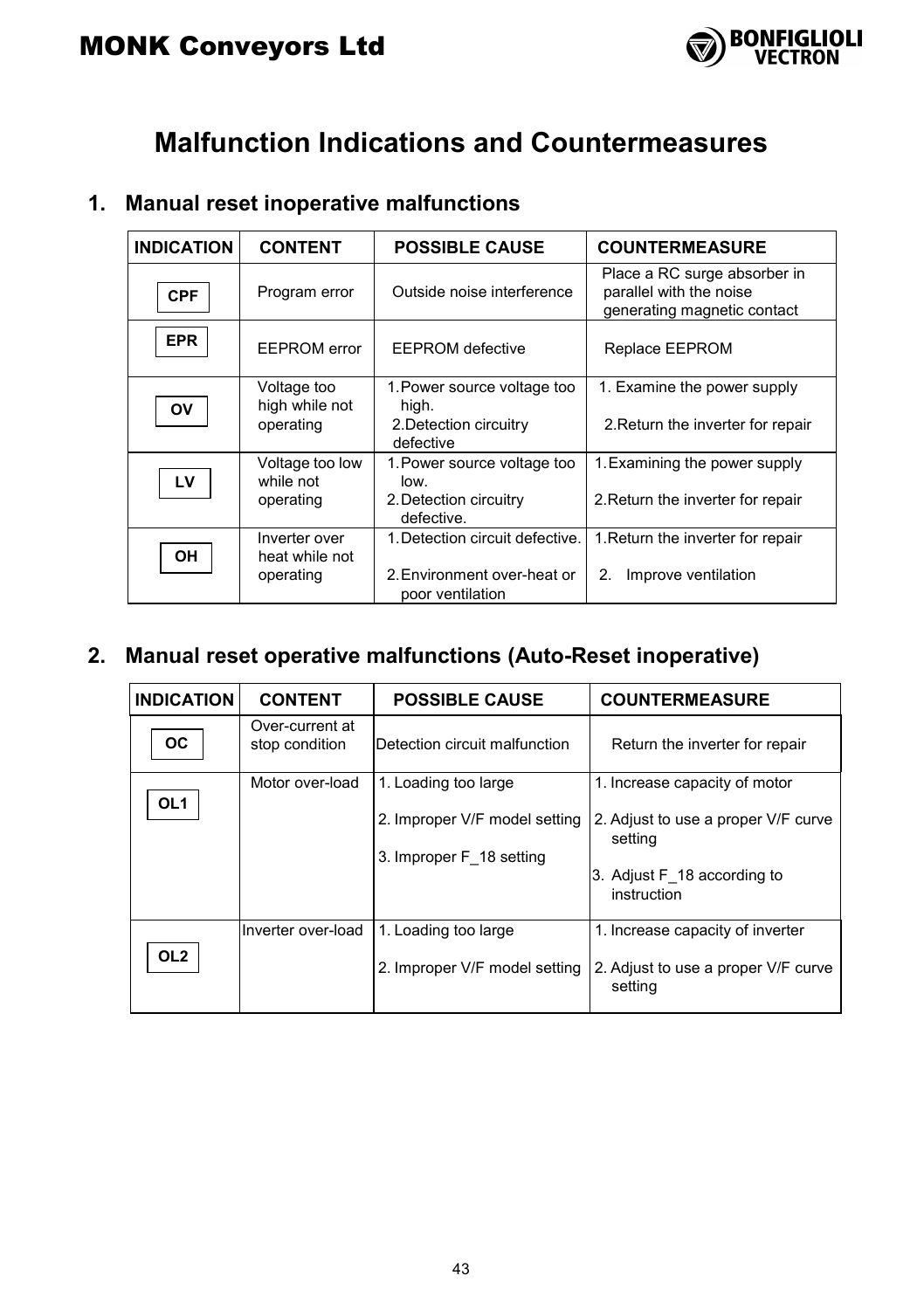### **3.Manual Reset and Auto-Reset Operative Malfunction**

| <b>INDICATION</b> | <b>CONTENT</b>                                | <b>POSSIBLE CAUSE</b>                                                                                                                                                                                                                                                   | <b>COUNTERMEASURE</b>                                                                                                                                                |  |  |
|-------------------|-----------------------------------------------|-------------------------------------------------------------------------------------------------------------------------------------------------------------------------------------------------------------------------------------------------------------------------|----------------------------------------------------------------------------------------------------------------------------------------------------------------------|--|--|
| <b>OCS</b>        | Transient<br>over-current<br>starting machine | 1. Motor coil short-circuit with<br>1. Examining motor<br>2. Examining wiring<br>external casing<br>3. Replace transistor module<br>2. Motor connection wire<br>short-circuit with grounding<br>3. Transistor module<br>damaged                                         |                                                                                                                                                                      |  |  |
| OCA               | Over-current at<br>acceleration               | 1. Acceleration time setting<br>too short<br>2. Improper V/F feature<br>selection<br>3. Applied motor capacity<br>exceeds inverter capacity                                                                                                                             | 1. Adjust acceleration time to<br>longer setting<br>2. Adjust to a proper V/F curve<br>3. Replace and install another<br>inverter<br>with<br>appropriate<br>capacity |  |  |
| $_{\rm occ}$      | Over-current at<br>steady speed               | 1. Transient alteration of the<br>1. Examining the loading<br>configuration<br>loading<br>2. Install inductor on the power<br>2. Transient alteration of the<br>supply input side<br>power supply                                                                       |                                                                                                                                                                      |  |  |
| $_{\mathsf{OCd}}$ | Over-current at<br>deceleration               | Deceleration setting too short                                                                                                                                                                                                                                          | Adjust to use a longer<br>acceleration time                                                                                                                          |  |  |
| OCb               | Over-current at<br>breaking                   | DC Breaking frequency,<br>breaking voltage, or<br>breaking time setting too<br>long                                                                                                                                                                                     | Adjust to reduce settings of<br>F 15, F 16, or F 17                                                                                                                  |  |  |
| <b>OVC</b>        | Over-voltage at<br>operation/deceler<br>ation | 1. Deceleration time setting<br>short<br>inertial<br>too<br>or<br>loading too large<br>2. Power supply<br>voltage<br>variation too large                                                                                                                                | 1. Adjust to use a longer<br>deceleration time<br>2. Install a inductor on the power<br>supply input side<br>3. Increase the capacity of<br>inverter                 |  |  |
| <b>LVC</b>        | Insufficient<br>voltage level at<br>operation | 1. Improve power source quality<br>1. Power supply voltage too<br>2. Adjust to use a longer<br>low<br>acceleration time<br>2. Power supply voltage<br>variation too large<br>3. Increase capacity of inverter<br>4. Install a reactor on the power<br>supply input side |                                                                                                                                                                      |  |  |
| ОНС               | Heat-sink over<br>heated at<br>operation      | 1. Loading too heavy<br>1. Examining the loading<br>2. Ambient temperature too<br>2. Increase capacity of inverter<br>3. Improve ventilation<br>high or poor ventilation                                                                                                |                                                                                                                                                                      |  |  |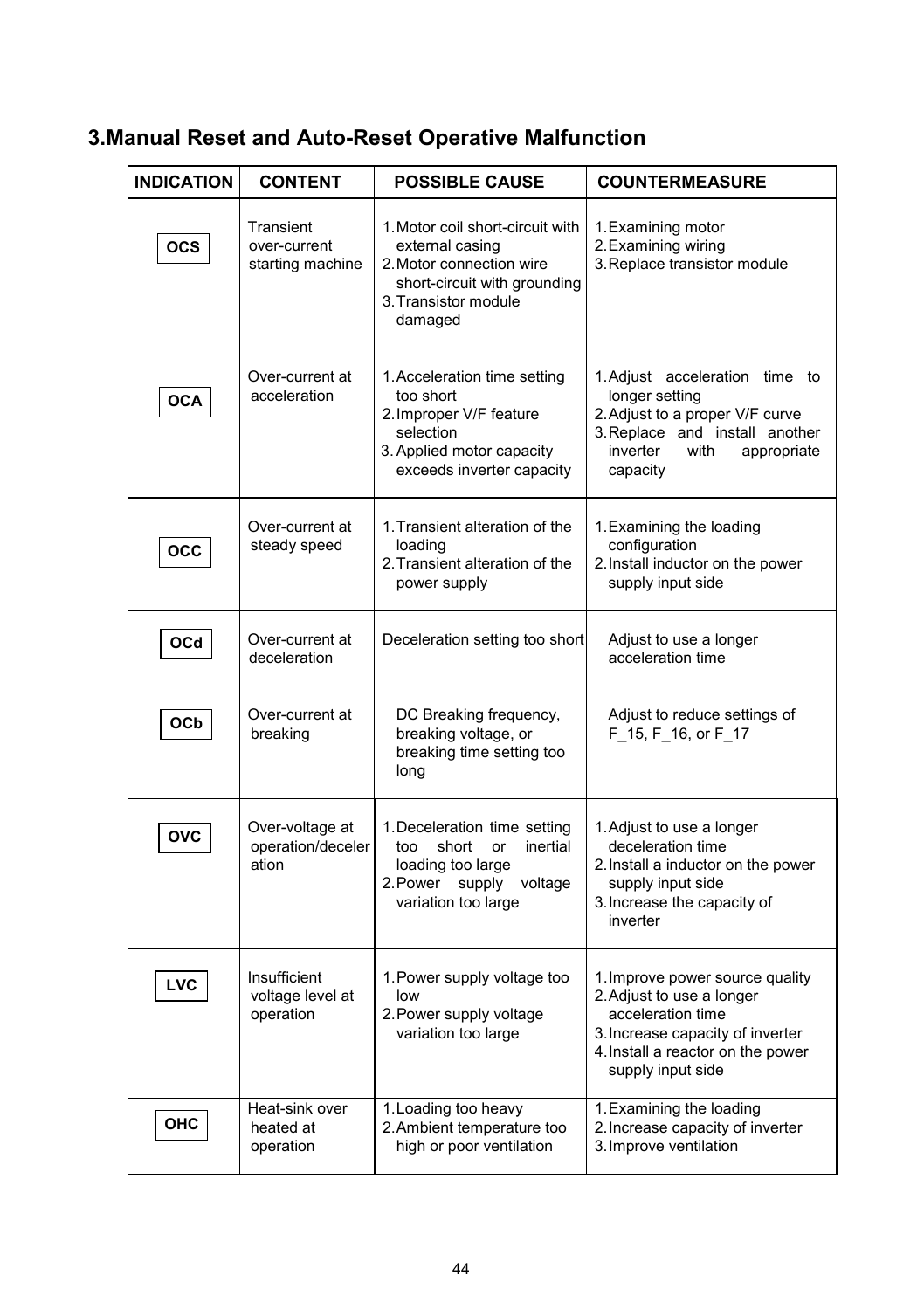# **Special Condition Description**

| <b>INDICATION</b> | <b>CONTENT</b>                       | <b>DESCRIPTION</b>                                                                                                                                                                                                                                                                                                       |  |
|-------------------|--------------------------------------|--------------------------------------------------------------------------------------------------------------------------------------------------------------------------------------------------------------------------------------------------------------------------------------------------------------------------|--|
| SP <sub>0</sub>   | Zero Speed<br>Stopping               | When F 11 = 0, F 7= 0 and frequency setting $<$ 1 Hz<br>When F 11 = 1, F $7 < (F \ 6/100)$ , and frequency setting<br>$<$ (F 6/100)                                                                                                                                                                                      |  |
| SP <sub>1</sub>   | Fail to start<br>directly            | 1. If the inverter is set to external operation ( $F$ 10 = 1) and<br>direct start is disabled ( $F$ 28 = 1), the inverter cannot be<br>started and will flash SP1 when operation switch turned to<br>ON before applying power (see descriptions of F 28).<br>Direct start is possible when $F$ 28 = 0.<br>2 <sup>2</sup> |  |
| SP <sub>2</sub>   | Keypad<br>emergency stop             | The inverter setup to external operation $(F 10=1)$ . If the STOP<br>key in the keypad is pressed at the middle of operation, the<br>inverter stops according the setting in F 14 and flash SP2 after<br>stop. The RUN switch must be turned OFF than ON to restart<br>the machine.                                      |  |
| E.S.              | External<br>emergency stop           | When the external emergency stop signal is activated through<br>the multi-function input terminal, the inverter decelerates and<br>stops. Inverter flashes E.S. after stops. (Refer to instruction for<br>F 19 for detail).                                                                                              |  |
| b.b.              | <b>External BASE</b><br><b>BLOCK</b> | When the external BASE BLOCK signal is activated through the<br>multifunction terminal, the inverter stop output immediately and<br>flash b.b. for indication. (Refer to instruction for F 19 for detail)                                                                                                                |  |

# **Keypad Operation Error Instruction**

| <b>INDICATION</b> | <b>CONTENT</b>               | <b>POSSIBLE CAUSE</b>                                                                                                                                                                                                                   | <b>COUNTERMEASURE</b>                                                                                                                        |  |
|-------------------|------------------------------|-----------------------------------------------------------------------------------------------------------------------------------------------------------------------------------------------------------------------------------------|----------------------------------------------------------------------------------------------------------------------------------------------|--|
| LOC               | direction<br>Motor<br>locked | 1. Attempt to reverse direction<br>when $F$ 22 = 1<br>2. Attempt to set F 22 to 1 when<br>$F = 04 = 1$                                                                                                                                  | 1. Adjust $F$ 22 to 0<br>2. Adjust $F$ 04 to 0                                                                                               |  |
| Er1               | Keypad<br>operation error    | 1. Press $\triangle$ or $\nabla$ keys when<br>F 11=1 or under sp1 operation<br>2. Attempt to modify F 29<br>3. Attempt to modify parameter that<br>is not allowed to be modified<br>operation (refer<br>during<br>to<br>parameter list) | 1. Use $\triangle$ or $\nabla$ keys to<br>adjust frequency setting<br>only after $F$ 11=0<br>2. Do not modify F 29<br>3. Modify in stop mode |  |
| Er <sub>2</sub>   | Parameter<br>setting error   | 1. F $6 \leq$ F 7                                                                                                                                                                                                                       | 1. $F_6 > F_7$                                                                                                                               |  |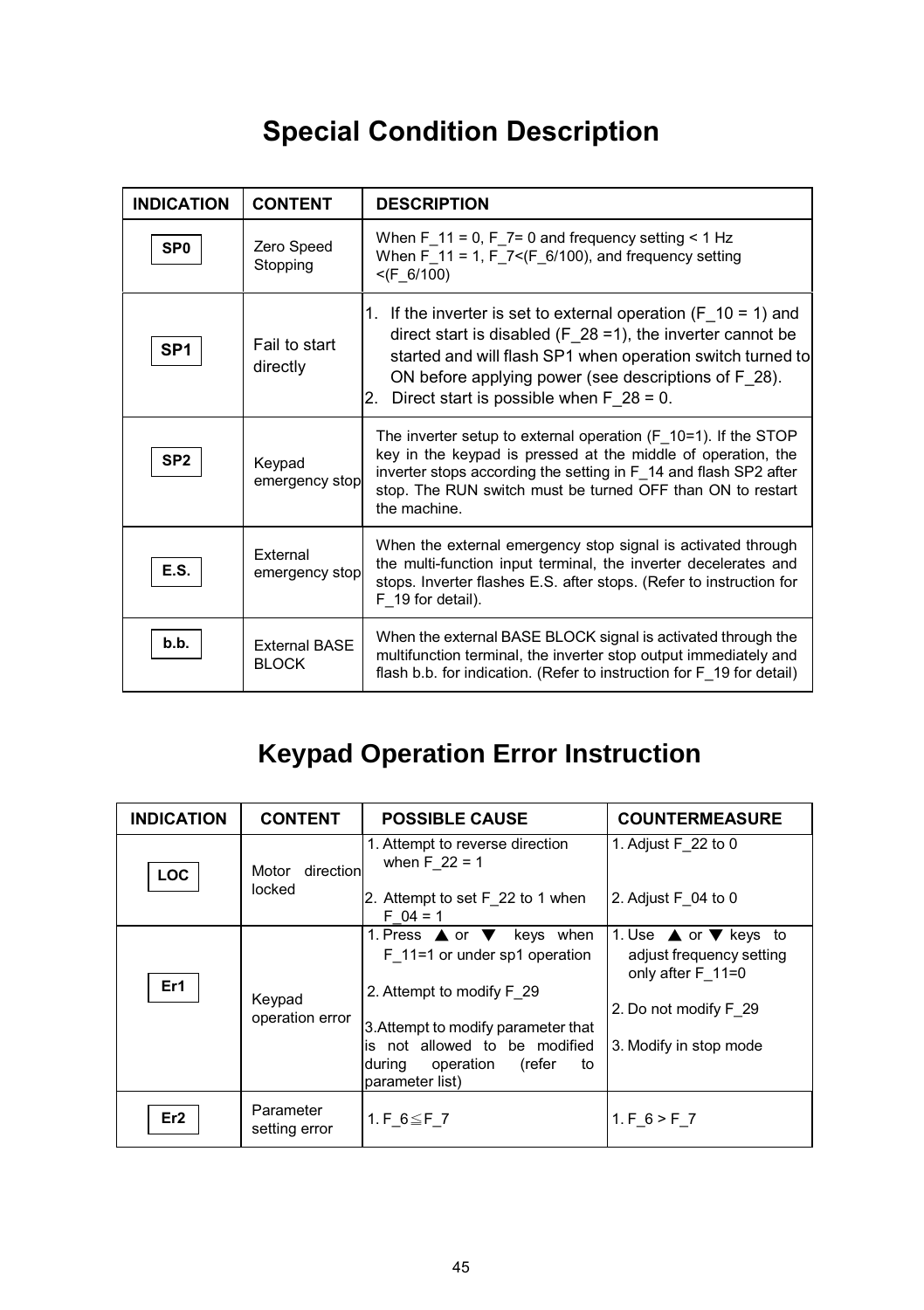# **General Malfunction Examination Method**

| <b>ABNORMALITY</b>                     | <b>CHECK POINT</b>                                                                                      | <b>COUNTERMEASURE</b>                                                                                                    |  |  |
|----------------------------------------|---------------------------------------------------------------------------------------------------------|--------------------------------------------------------------------------------------------------------------------------|--|--|
| Motor<br>Inoperative                   | Is the power source voltage delivered to<br>L1, L2 terminal (is the charging indicator<br>illuminated)? | • Check if the power source on.<br>• Turn power source OFF and then ON<br>again.<br>• Reconfirm the power voltage level. |  |  |
|                                        | Is there voltage output from output<br>terminal T1, T2 and T3?                                          | Turn power source OFF and then ON<br>again.                                                                              |  |  |
|                                        | Is the motor wired correctly?                                                                           | • Check motor wiring.                                                                                                    |  |  |
|                                        | Is there any abnormal condition of the<br>inverter?                                                     | • Refer to malfunction handling<br>instructions to examine and correct                                                   |  |  |
|                                        | Is the forward or reverse instruction<br>loaded?                                                        | wiring.                                                                                                                  |  |  |
| <b>Motor</b><br>Inoperative            | Is the analog frequency setting loaded?                                                                 | • Check to see if wiring for analog<br>frequency input signal is correct?                                                |  |  |
|                                        | If the operation mode setting correct?                                                                  | • Check if the frequency input setting<br>voltage is correct?                                                            |  |  |
| Motor operate in<br>opposite direction | Is wiring on the output terminals T1, T2<br>and T3 correct?                                             | • Operate by digital?                                                                                                    |  |  |
|                                        | Is the wiring for the forward and reverse<br>signals correct?                                           | • Wiring should be in accordance with the<br>U, V, W terminals of motor.                                                 |  |  |
| <b>Motor operation</b>                 | Is the wiring for analog frequency input<br>correct?                                                    | • Examining the wiring and correct it.                                                                                   |  |  |
| speed fixed                            | Is the operation mode setting correct?                                                                  | • Examining the wiring and correct it.                                                                                   |  |  |
|                                        | Is the loading too heavy?                                                                               | Check the Operation panel                                                                                                |  |  |
| <b>Motor operation</b>                 | Is the specification of motor (poles,<br>voltage) correct?                                              | • Reduce loading                                                                                                         |  |  |
| at speed too                           | Is the gear ratio correct?                                                                              | • Reconfirm motor specification.                                                                                         |  |  |
| high or too low                        | Is the highest output frequency setting<br>correct?                                                     | • Reconfirm gear ratio                                                                                                   |  |  |
|                                        | Is the voltage on motor side reduced<br>extremely?                                                      | • Reconfirm highest output frequency                                                                                     |  |  |
| Abnormal speed                         | Is the loading too heavy?                                                                               | • Reduce loading variation                                                                                               |  |  |
| variation at<br>operation              | Is the loading variation too large?                                                                     | Increase inverter and motor capacity                                                                                     |  |  |
|                                        | Is the input power source steady and<br>stable?                                                         | • Install AC reactor on the power supply<br>input side                                                                   |  |  |